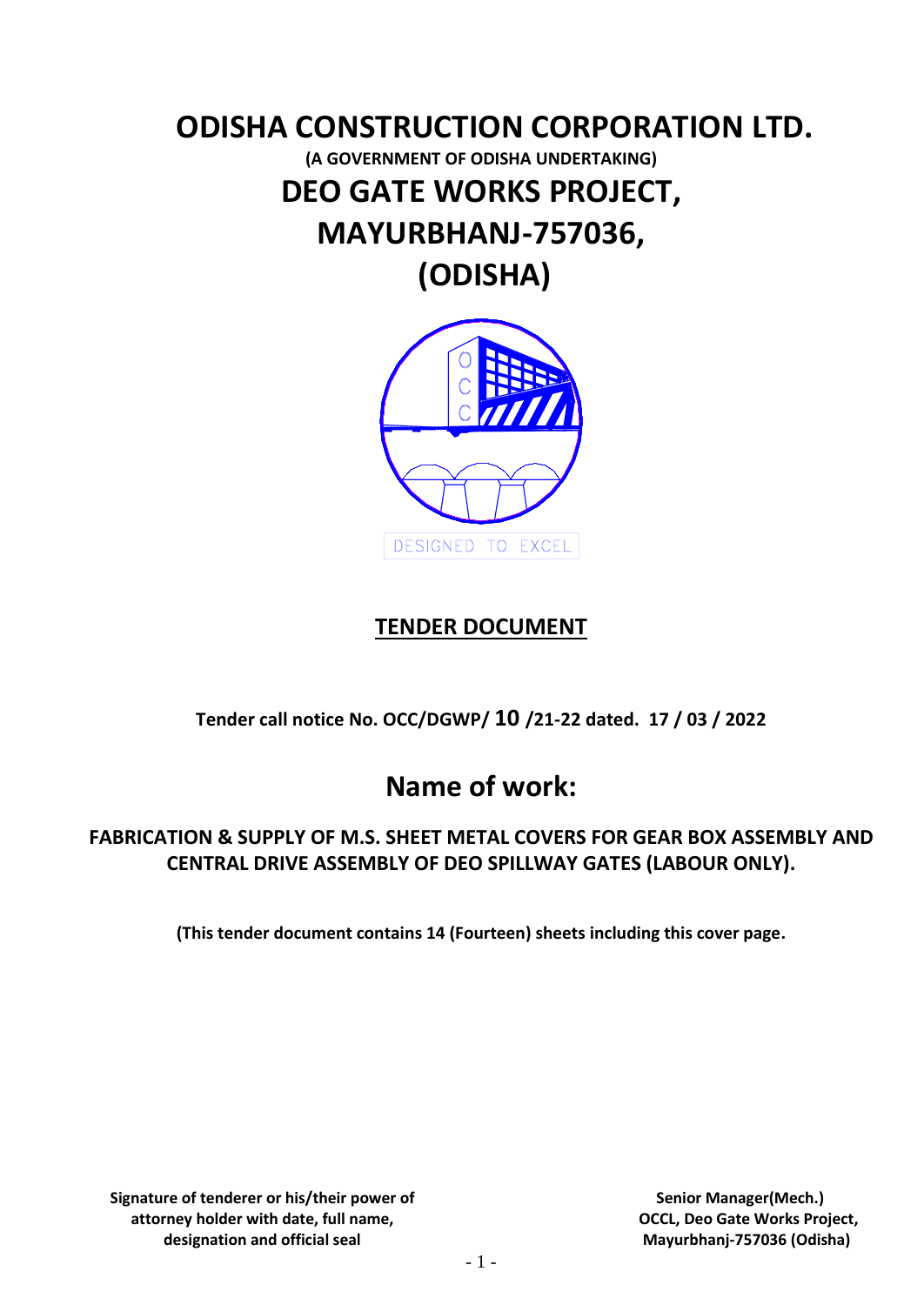# **Particulars of tender document issue**

# **ODISHA CONSTRUCTION CORPORATION LTD. (A GOVERNMENT OF ODISHA UNDERTAKING) DEO GATE WORKS PROJECT, MAYURBHANJ-757036,(ODISHA)**

**Date of issue of tender document …**……………………………………………………….

**Tender call notice No. OCC/DGWP/ 10 /21-22 dated. 17/ 03 /2022**

**Issued in favour of : (Full name & address)**

| Telephone No. - Land line : | Mobile: |  |  |
|-----------------------------|---------|--|--|
|                             |         |  |  |

**Enlistment No. of Job-Worker :**

**Issued by (Stamp and signature of issuing officer)**

Cost of tender paper (Non-refundable)  $=$  Rs.600/- + CGST @ 9% Rs.54/- + SGST @ 9% Rs.54/- = **Rs.708/-(Rupees seven hundred eight)**

**only** in shape of bank draft in favour of *Odisha Construction Corporation Ltd.-Project Account.*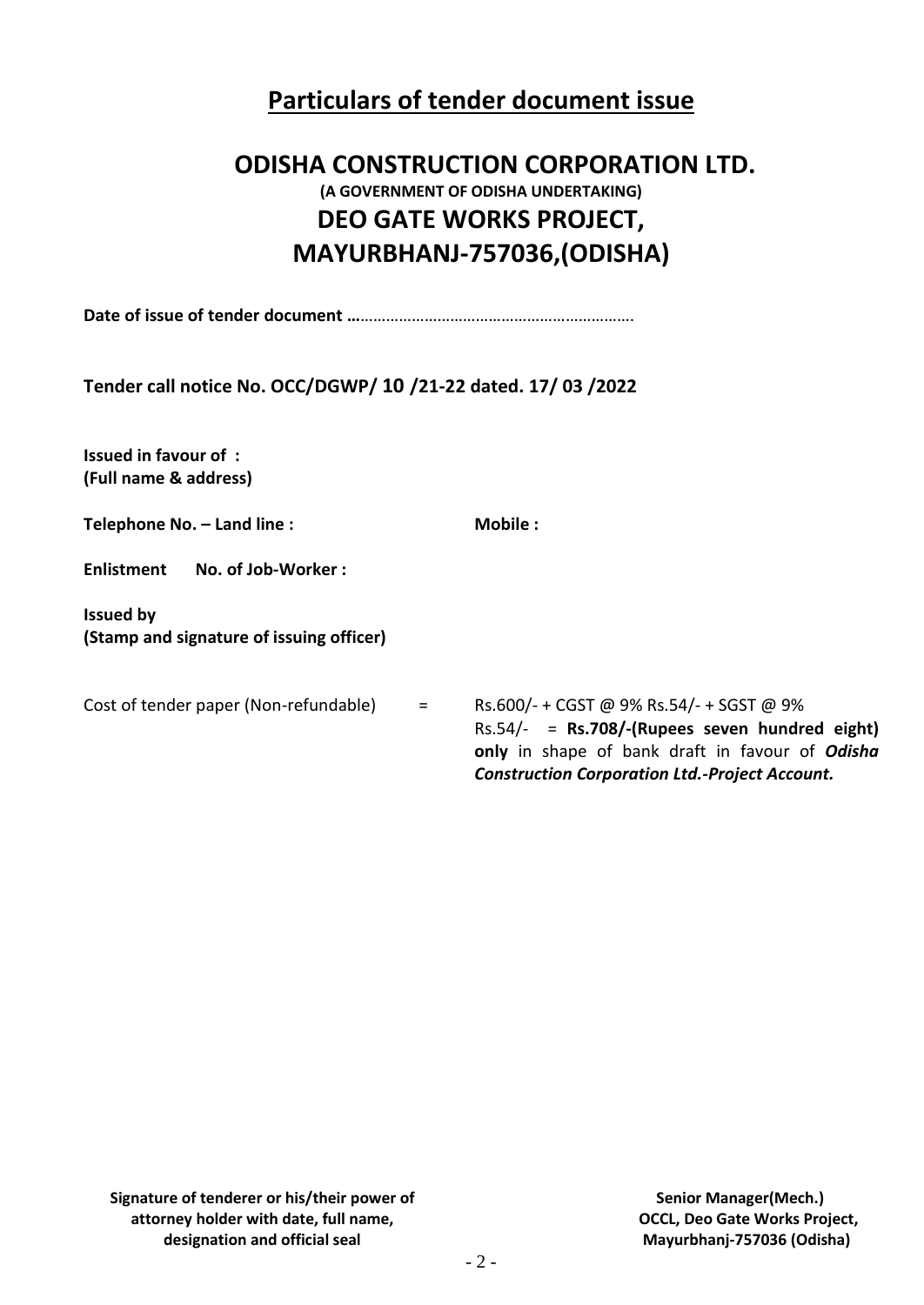# **ODISHA CONSTRUCTION CORPORATION LTD. (A GOVERNMENT OF ODISHA UNDERTAKING) DEO GATE WORKS PROJECT, MAYURBHANJ-757036, (ODISHA)**

### **Tender call notice No. OCC/DGWP/10/21-22 dated.17/ 03 /2022**

#### Name of work: **FABRICATION & SUPPLY OF M.S. SHEET METAL COVERS FOR GEAR BOX ASSEMBLY AND CENTRAL DRIVE ASSEMBLY OF DEO SPILLWAY GATES (LABOUR ONLY).**

On behalf of M/s Odisha Construction Corporation Ltd. ("OCCL"), the Senior Manager (Mech.), Deo Gate Works Project, Mayurbhanj-757036 (Odisha) invites sealed tenders from any fabricator farms/individuals for the following works.

| SI.<br>No. | Name of the work                                                                                                                                                                                                                  | Cost of document + CGST<br>@ 9%+ SGST @ 9% in Rs. | Period of<br>completion                               | <b>Class of Job-worker</b>                                                                                       |  |  |
|------------|-----------------------------------------------------------------------------------------------------------------------------------------------------------------------------------------------------------------------------------|---------------------------------------------------|-------------------------------------------------------|------------------------------------------------------------------------------------------------------------------|--|--|
| 4          | <b>FABRICATION &amp; SUPPLY OF M.S.</b><br><b>COVERS</b><br>METAL<br><b>FOR</b><br><b>SHEET</b><br><b>ASSEMBLY</b><br><b>AND</b><br>BOX<br><b>GEAR</b><br>CENTRAL DRIVE ASSEMBLY OF<br><b>DEO SPILLWAY GATES</b><br>(LABOUR ONLY) | $708/-$                                           | 15(Fifteen)Days<br>0f<br>issue<br>after<br>work order | individuals<br>tarm<br>Anv<br>or<br>expertise<br>having<br>m.s.<br>on.<br>fabrication<br>sheet<br>metal<br>works |  |  |

- 1. The tender document may be downloaded from OCCL website **[www.odishaconstruction.com](http://www.odishaconstruction.com/)** and nonrefundable cost of tender document amounting to Rs.**708/-** (Rupees seven hundred eight ) only inclusive of CGST @ 9% & SGST @ 9% in shape of Account Payee Demand Draft drawn on any nationalized/scheduled bank payable at Bhubaneswar only in favour of **Odisha Construction Corporation Ltd.-Project Account** may be deposited along with the tender document.
- **2. The SSI/NSIC/MSME units participating in tender are not entitled for exemption from payment of Tender Paper costs as communicated vide DOWR Letter No. IIM-24/ 2018-14318/WR dated 24.05.2018 & Head Office, OCCL Letter No.5502/OCC/ CW-02/09(Vol-V)(WE) dated 30.05.2018.**
- 3. The tenders must be submitted to the Senior Manager (Mech.), Odisha Construction Corporation Ltd., Deo Gate Works Project, in the tender box placed in the office of the General Manager (Mech.) E & M, OCC Ltd., Rasulgarh, Bhubaneswar-751010 on or before 3.30 **PM** on **24.03.2022** and will be opened on the same day at **4.30 PM** in the presence of the tenderers, who may like to be present. If there will be a public holiday on the last date of sale of tender document and receipt & opening of the tenders as specified above, the tender document will be sold and tenders will be received & opened on the next working day at the same time and venue.

**Signature of tenderer or his/their power of attorney holder with date, full name, designation and official seal**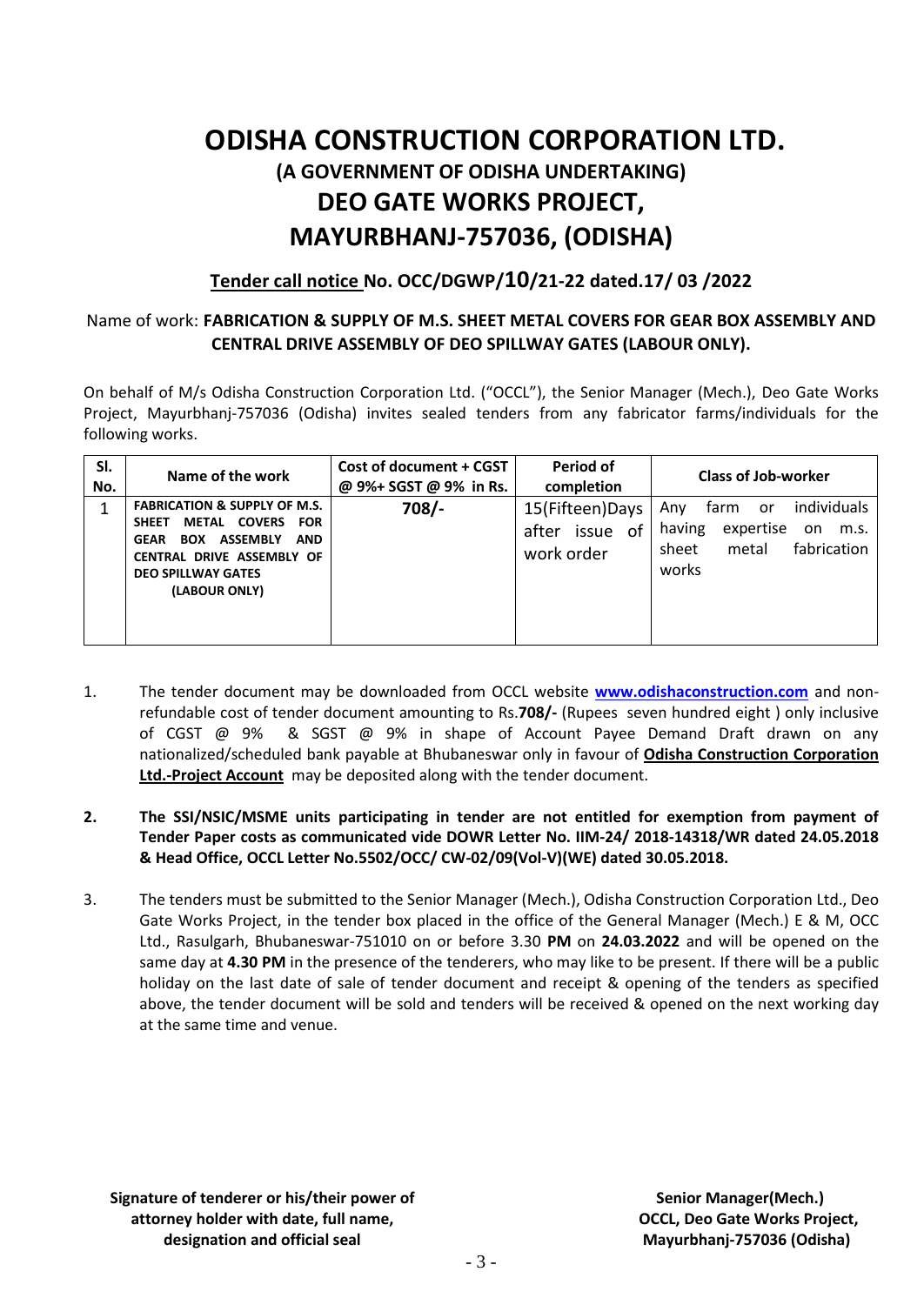- 5. Intending tenderers are required to furnish the following along with their tenders.
- (i) Cost of tender with document duly signed & stamped on each page
- (ii) Copy of valid GST registration certificate
- (iii) Copy of PAN card
- (iv) Copy of document indicating residential address.
- (v) Undertaking in prescribed format available in the tender document.
- (vi) Complete tender document duly filled-in and signed on each page by the tenderer or his/their power of attorney holder with date, full name, designation and official seal.
- (vii) Annexure-I "Bid Security Declaration in lieu of EMD in enclosed format on Job-Worker's letter head.
- 6. The intending bidder is to quote rates in enclosed blank price schedule format only.
- 7. The successful bidder shall have to execute the work as per scope of work, relevant drawings physical measurements taken from job items, technical specifications, terms and conditions of agreement & direction of Engineer-in-Charge.
- 8. The authority reserves absolute right to accept or reject any or all tenders without assigning any reason thereof.
- 9. Any dispute arising out of this tender or order thereof is to be settled in proper court under the jurisdiction of Odisha High Court at Cuttack or courts under the jurisdiction of Odisha High Court at Bhubaneswar only.
- 10. The validity of offer should be for a period of 90(Ninety) days from the date of opening of tender. OCC Ltd. may ask further extension of validity if required without any price rise.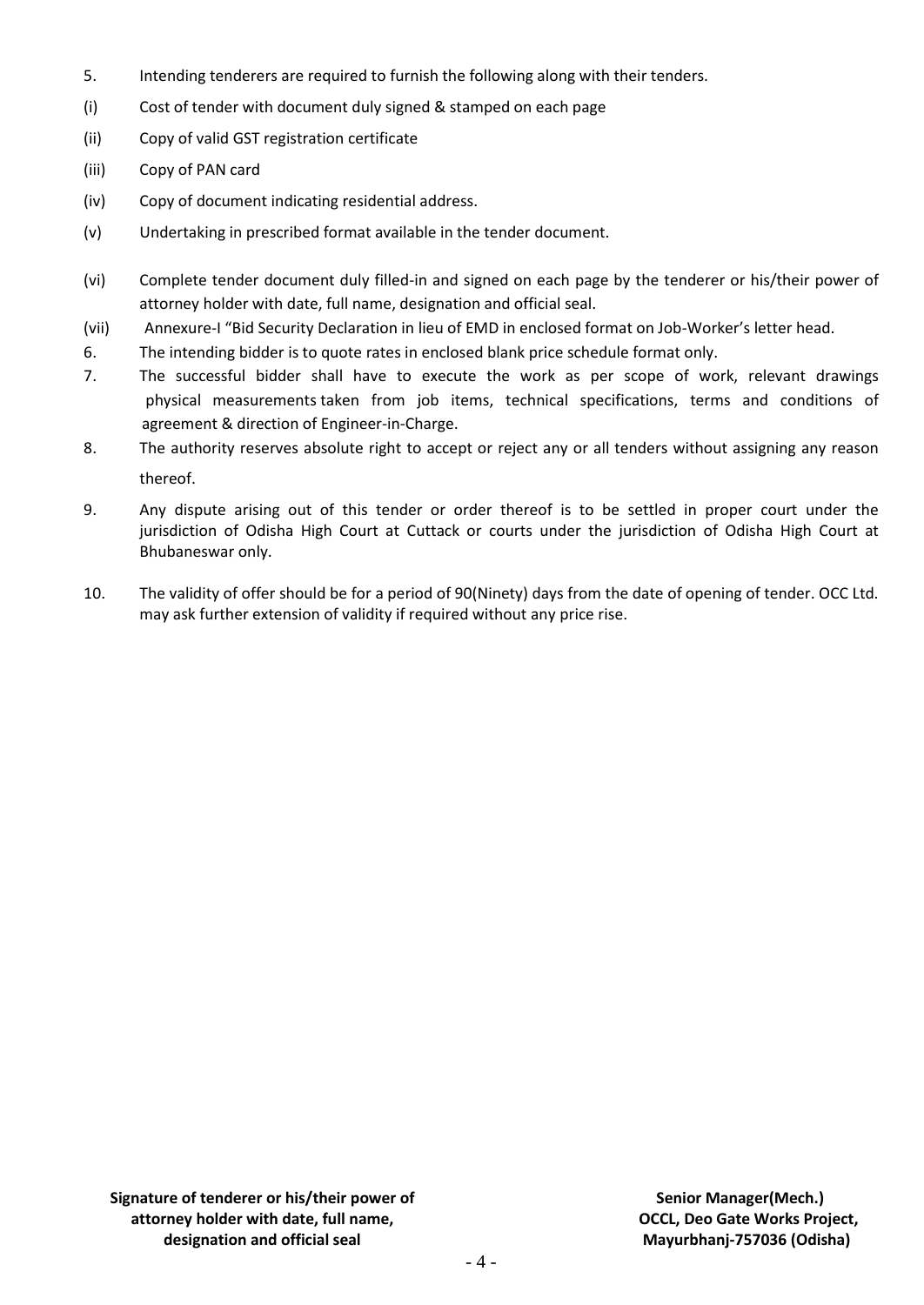### **ANNEXURE-I**

#### **FORMAT OF TENDER SECURITY DECLARATION FROM JOB-WORKER IN LIUE OF EMD (On Bidder Letter head)**

I/We, the authorized signatory of M/s…………………………………………………………………………………,participating in the subject tender No……………………………………………………………for the item/Job of ………………………………………………..,do hereby declare :

That in the event we withdraw/modify our tender during the period of validity Or I/we fail to execute formal contract agreement within the given timeline Or I/we commit any breach of Tender Conditions/Contract which attracts penal action and I/we will be suspended from being eligible for tendering/award of all future contract(s) of OCCL / Government of Odisha for a period of three years from the date of committing such breach.

> Signature and Seal of Authorised Signatory of Job-Worker

Name of Authorised Signatory……………………………………………….

Company Name…………………………………………

**Signature of tenderer or his/their power of attorney holder with date, full name, designation and official seal**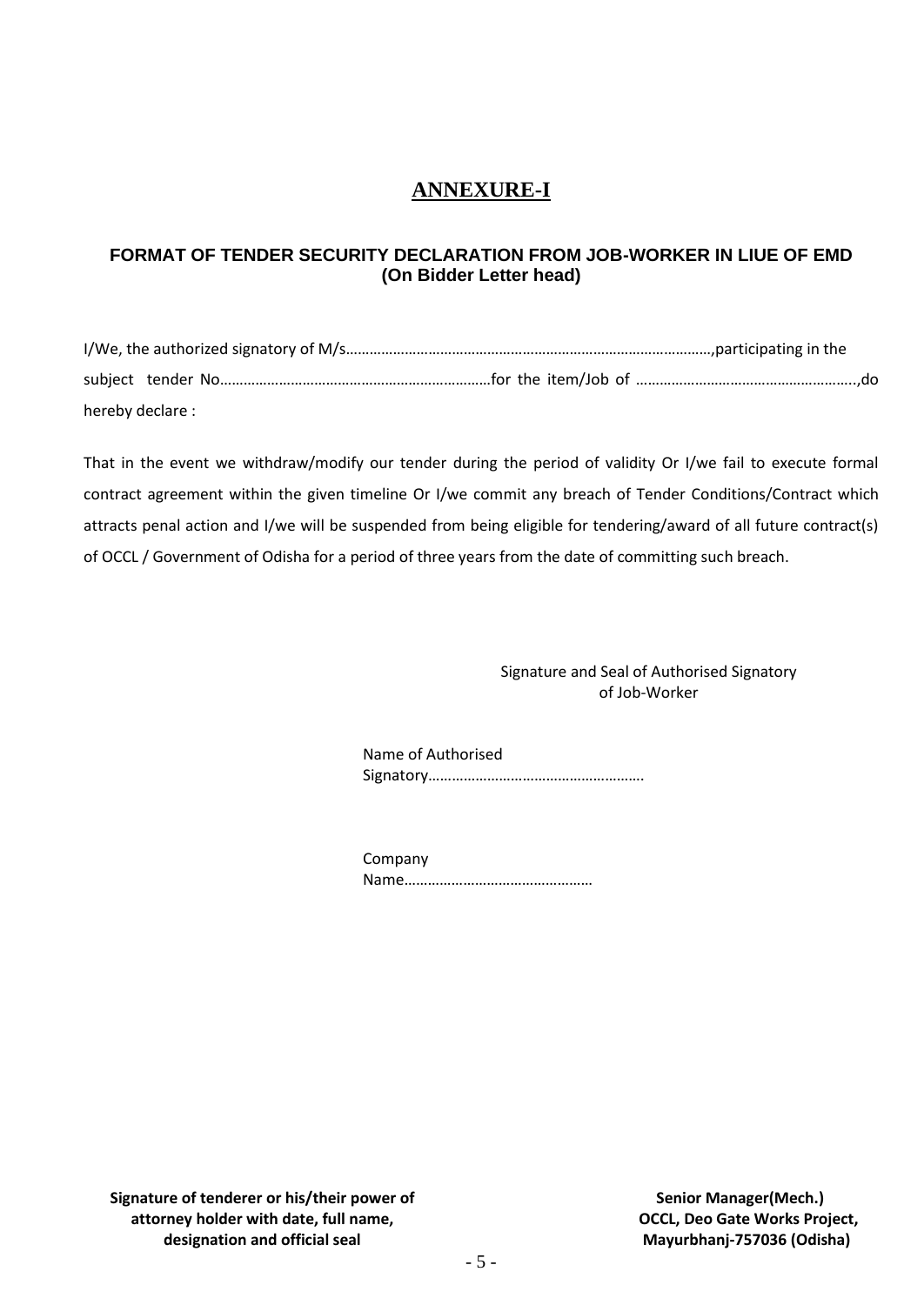## **Tender cost and Document deposit particulars**

#### **DETAILS OF TENDER COST AND DOCUMENTS SUBMITTED ALONG WITH TENDER**

2. P.A.N. card 3. Names of relations in O.C.C. Ltd. 4. Tender paper cost amounting Rs. \_\_\_\_\_\_\_\_\_\_\_\_\_\_\_\_\_\_\_\_(Rupees \_\_\_\_\_\_\_\_\_\_\_\_\_\_\_\_\_

\_\_\_\_\_\_\_\_\_\_\_\_\_\_\_\_\_\_\_\_\_\_ ) only vide Demand Draft No. \_\_\_\_\_\_\_\_\_\_\_\_\_\_\_\_\_\_\_\_\_\_\_\_\_\_\_ Dated \_\_\_\_\_\_\_\_\_\_\_\_\_\_\_\_\_\_\_ issued by \_\_\_\_\_\_\_\_\_\_\_\_\_\_\_\_\_\_\_\_\_\_\_\_\_\_\_\_\_\_ Bank \_\_\_\_\_\_  $\blacksquare$  Branch  $\blacksquare$   $\blacksquare$   $\blacksquare$ 

5. Any other documents.

1. GST registration Certificate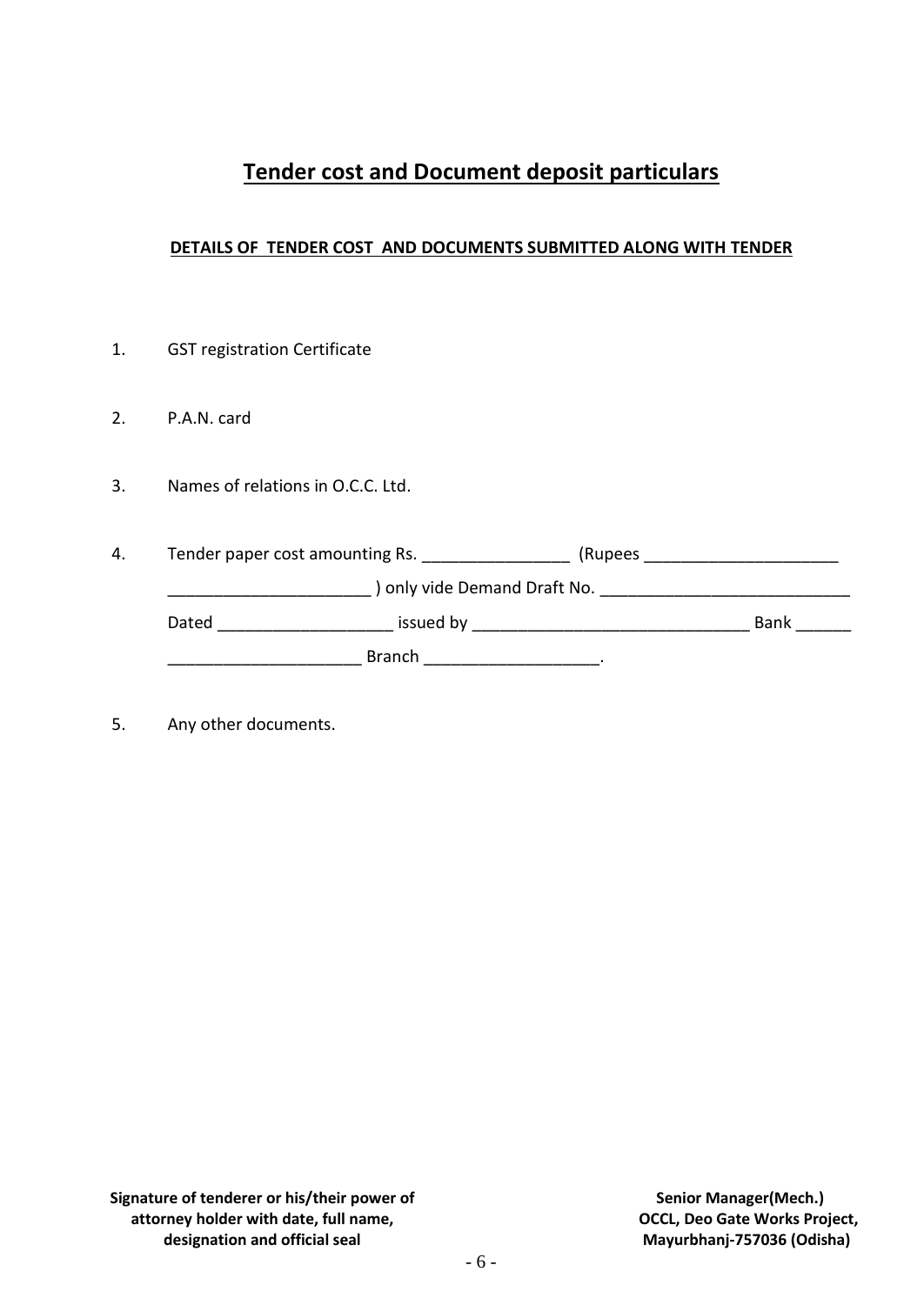## **Undertaking of Bidder**

I / We Shri

(In case of the firm, the name of the proprietor/head of the firm along with the designation & name of firm should be mentioned)

| S/o Sri            |          | , Permanent resident of |
|--------------------|----------|-------------------------|
| Vill./Street -     | $P.O. -$ | $P.S. -$                |
| Via -              | Dist. -  |                         |
| State -<br>$PIN -$ |          |                         |

declare that I/We have thoroughly gone through the tender document and I/We know the sites of works. I/We agree to work at rates quoted by me/us or at settled rates and abide by the terms and conditions of the tender document.

> **Full Signature of "Tenderer" with date and seal Present address for correspondence**

**Signature of tenderer or his/their power of attorney holder with date, full name, designation and official seal**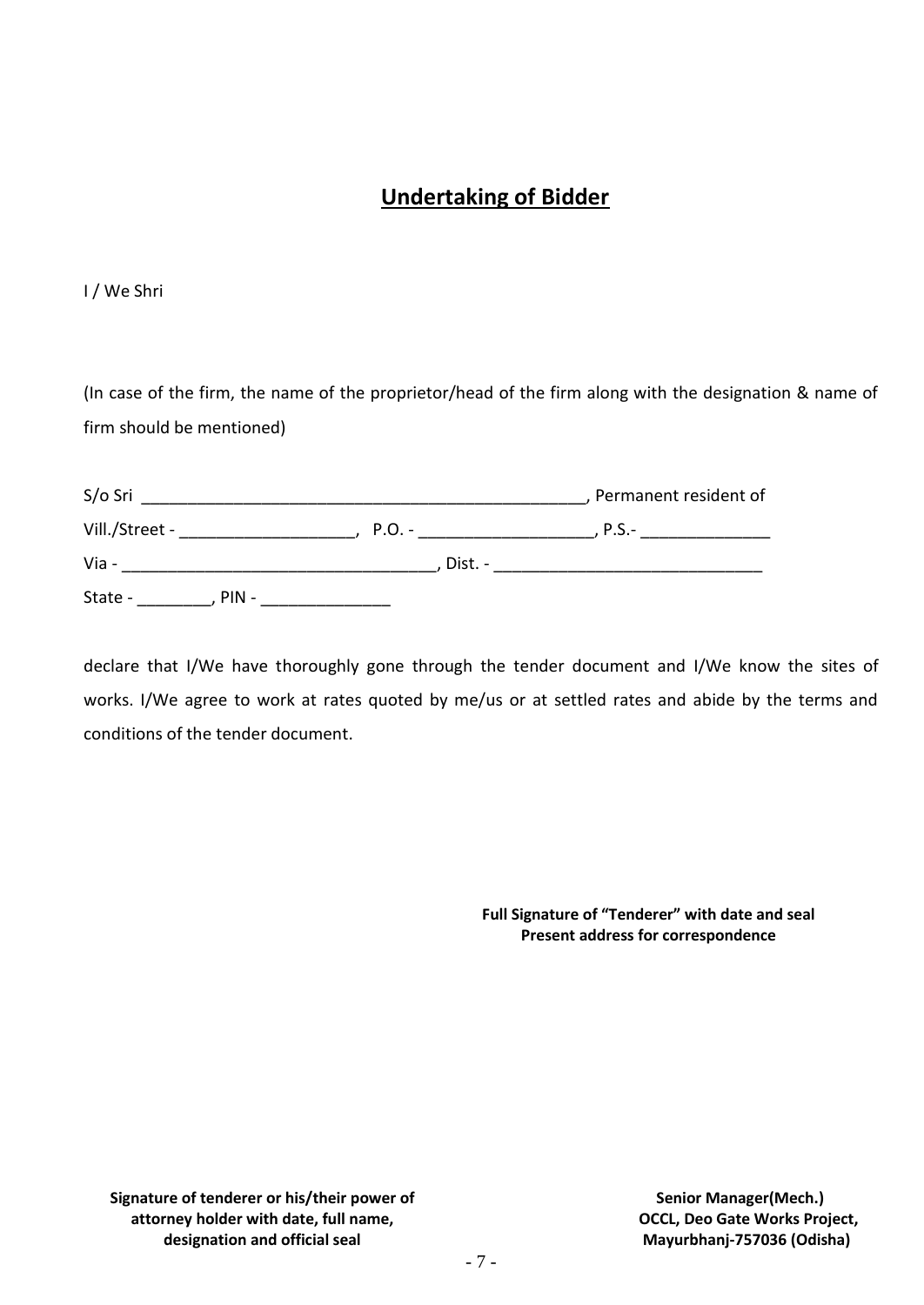### **SCOPE OF WORKS**

# **Scope of OCCL**

- 1) OCCL shall provide all required steel materials (HR Sheet of TATA/ SAIL, make of 1.6mm or 2.0mm thick of IS: 5986), M.S. angles, rounds and flats as per approved drawings for gear box cover and central drive cover.
- 2) OCCL shall inspect the finished jobs to ascertain the quality, quantity and other technical requirements of job. **Scope of Bidder**
- 1) The bidder has to receive the H.R.sheet of TATA/ SAIL, make of 1.6mm or 2.0mm thick of IS: 5986 and other structural steel materials from OCCL, Central Workshop, Rasulgarh, Bhubaneswar.
- 2) After completion of the fabrication of covers, the job worker must handover the finished covers to OCCL, Central workshop along with surplus H.R. sheets and scrape structural steel materials if any.
- 3) He has to provide all required tools & tackles, all consumables like electrodes, gases, for fabricated items at his own cost.
- 4) The bidder must collect approved drawings from our office prior to quoting the rates. He has to take physical measurements of the job units like Rope Drum gear box and central drive etc. to avoid mismatch of the covers in the later stage. He will carry out required machining works of the individual part (as per drawings / List) at his own cost.
- 5) He will supply all bought-out items if required for the work as per drawings.
- 6) The covers shall be received by OCCL after weighment of each one. However the materials such as HR sheets, electrodes are to be inspected & certified by the Senior Manager-in-charge of the work for use in the jobs. bidder is required to intimate the client accordingly for inspection of the materials, consumables at his works.
- 7) The items listed above / price schedule for the work are only indicative. There may be deletion/ addition in the items / quantity as per necessity. The job worker shall execute the items as per drawings, technical specification & direction of Engineer-in-charge.
- 8) The place of manufacturing may be indicated so as to carryout inspection by authorized person of OCCL from time to time. The fabricated items only can be despatched ex-factory to Central Workshop after getting clearance from OCCL.
- 9) Rectification if required to the jobs shall be taken up by the bidders at his own cost at site of work i.e. Deo Gate Works Project, Mayurbhanj.
- 10) Decision of the Engineer-in-Charge regarding scope of work of the bidder shall be final and bindings on him. The bidder will execute the items in the price schedule for the work as per direction of Engineer-in-Charge or his authorized representative.

**Signature of tenderer or his/their power of attorney holder with date, full name, designation and official seal**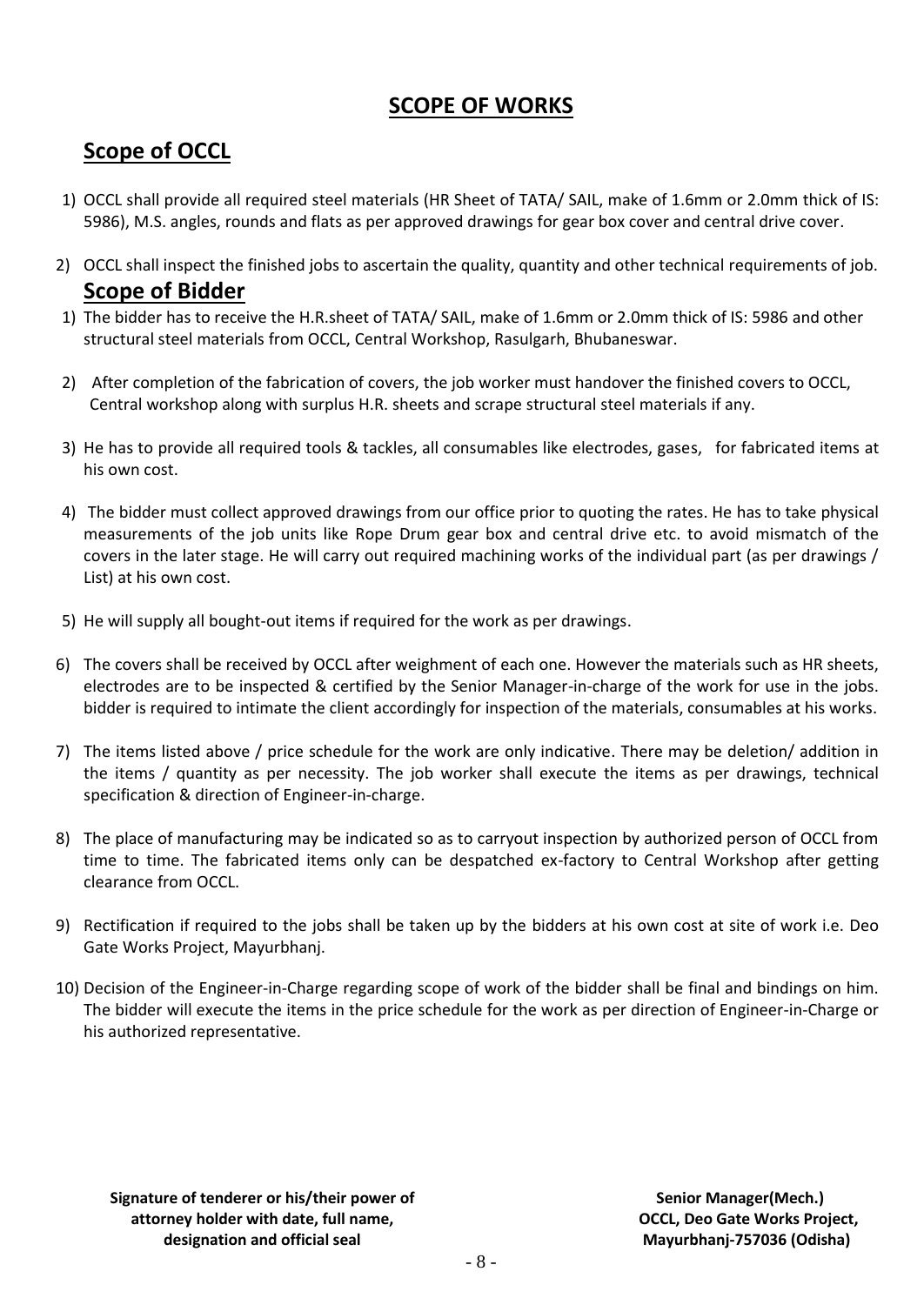### **GENERAL TERMS AND CONDITIONS**

#### **1. DEFINATIONS**

**(i) "CORPORATION"** means **"ODISHA CONSTRUCTION CORPORATION LTD. ("OCCL" in short)"** with registered office at Unit-8, Gopabandhunagar, Bhubaneswar – 751 012 (Odisha) represented through its Managing Director or any other officer as designated by the "Corporation" from time to time.

**(ii) "ENGINEER-IN-CHARGE"** means the qualified engineer deployed by the "Corporation" at work site for the work including the Senior Manager(Mech.)-I / Senior Manager(Mech.)-II / Senior Manager(Mech.)-III Odisha Construction Corporation Ltd., Central Workshop, Rasulgarh, Bhubaneswar – 751010 (Odisha) or their authorized person"

**(ii) "JOB-WORKER / SUCCESSFUL BIDDER"** means the enlisted person/firm/organisation having men, machinery, materials etc. to execute the work satisfactorily as per scope indicated herein within stipulated period.

**(iii) "CLIENT"** means the State Govt. or Central Govt. organization or any individual from whom "OCCL" has received the work for execution.

#### **2. AGREEMENT**

The "Job-Worker" shall enter into an agreement with the "Engineer-in-Charge" in the format on requisite value of stamp paper prescribed for the purpose by the "Corporation" within a stipulated period to be specified by the "Engineer-in-Charge" failing which the work may be awarded in favour of some other agency at the discretion of the "Corporation" and the Job-Worker will be suspended from being eligible for bidding / award of all future contracts of OCCL / Govt. of Odisha for a period of three years from the date of committing such breach.

#### **3. RATE**

The rate quoted by the tenderer is to be indicated in Rupees(Rs.), which shall be valid for the full period of execution or till completion of work whichever is later. No escalation or price variation in whatsoever form shall be entertained. The rates quoted by the "Job-Workers" should be firm for the entire period of execution.

The "Job-Worker" shall quote the rates to complete the works as per specifications inclusive of handling, loading, unloading, shifting, lift, de-lift, taxes, duties, levies, incidental expenses etc. that will be applicable on the work to be executed by him. No claim in this regard in whatsoever form shall be entertained.

#### **4. PAYMENT TERMS**

- i) Payment shall be made on unit basis as per bill of quantities mentioned in the price schedule for the work.
- ii) 90(Ninety) % payment shall be made only after the work at site against submission of bills by the "Job-worker" and verification, acceptance of the items by the "Engineer-in-Charge" & Balance 10(Ten) % payment shall be made after erection at site.
- iii) No advance, price escalation and price adjustment shall be paid for the work. The rates shall remain firm through out the agreement period.
- iv) The payment to the "Job-Worker" shall be limited to the measurements taken basing on actual execution. The "Job-Worker" can not raise any dispute over the measurements allowed by the "Engineer-in-Charge" for the purpose of payment.

**Signature of tenderer or his/their power of attorney holder with date, full name, designation and official seal**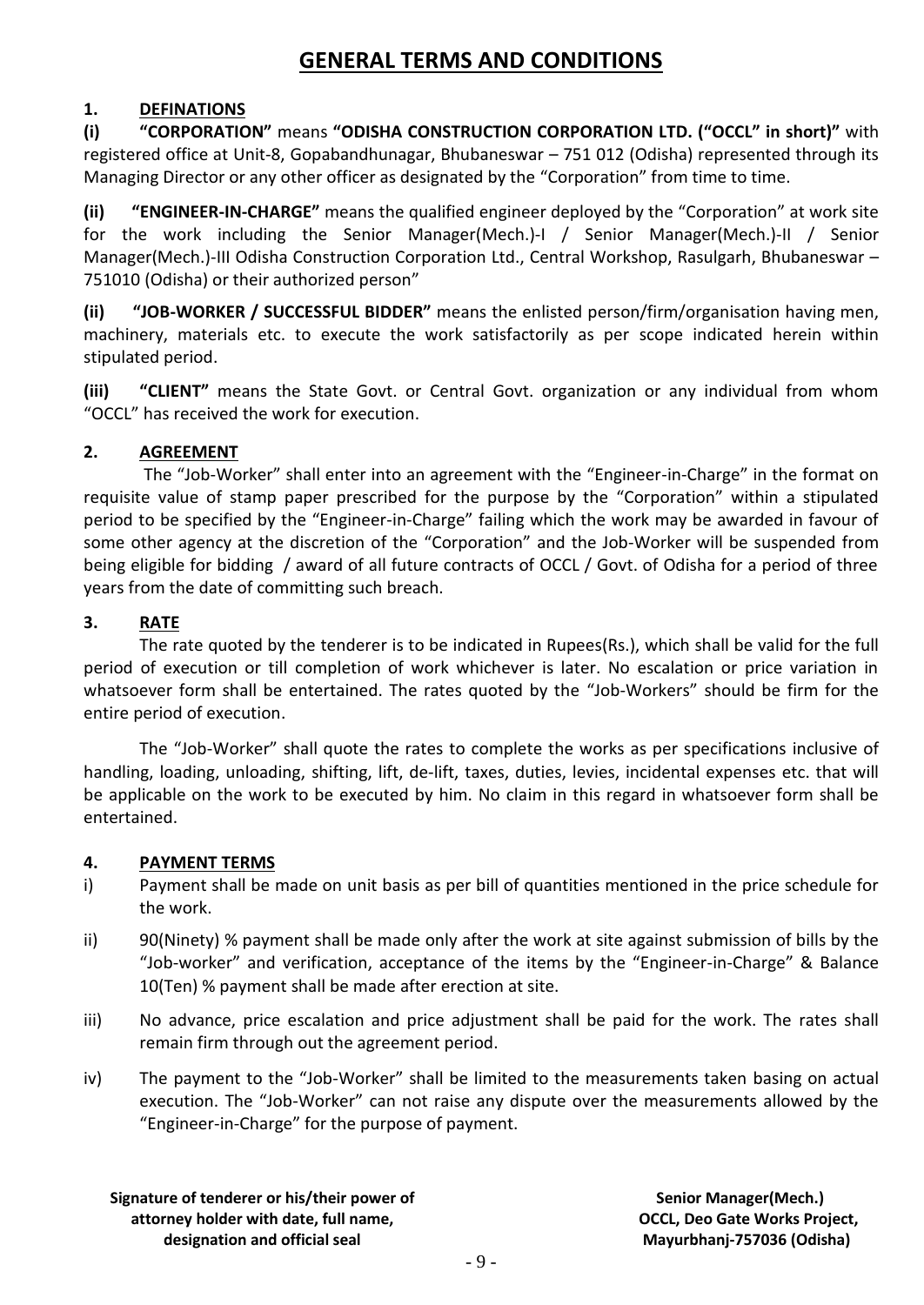- v) The job-worker will bear the full cost of rectification or replacement of works required as per direction of "Client" or "Engineer-in-Charge".
- vi) Any penalty levied by "Client" on "OCCL" due to delay in work will be borne by the "Job-Worker" in full, if the "Job-Worker" is responsible for delay.

#### **5. PERFORMANCE SECURITY**

The Performance Security at the rate of 3(three) % shall be deducted on the gross amount of each bill of the "Contractor". The Performance Security will be released after 6 (six) months of satisfactory completion of the work or settlement of final bill of the " Contractor", whichever is later, if no defect in the work is noticed and material account as well as all disputes including compliance of labour rules, ESI rules etc. are settled.

#### **6. INCOME TAX, GST, OTHER TAXES, DUTIES, LEVIES ETC.**

Income tax at the prevailing rate from time to time will be deducted from each bill of the "Job-Worker" and shall be deposited with Income Tax Authorities. Any other taxes, duties, royalties, levies etc. as applicable from time to time shall also be deducted.

#### **7. MEASUREMENT OF WORK**

The quantity of work executed shall be measured and payment made once in a month or on completion of work or on termination of the agreement, when final measurement will be made and account will be adjusted accordingly. The decision of the "Engineer-in-Charge" regarding the rates, progress, measurement and quality of the work shall be final and binding on the "Job-Worker".

#### **8. INDIAN STANDARDS, DRAWINGS AND SPECIFICATIONS**

The work shall be carried with due diligence and in a workman like manner in accordance with relevant Bureau of Indian Standard specifications on the basis of latest approved drawings and technical specifications supplied by "Corporation" in absence of which as per the direction of "Engineerin-Charge".

The technical specifications in the relevant agreement between the "Corporation" & owner and approved drawings & technical specifications issued by the owner & "Corporation" shall be the basis for execution of work under the agreement. In the absence of approved drawings and technical specifications, the direction of the "Engineer-in-Charge" shall be final and binding on the "Job-Worker".

The "Job-Worker" shall make arrangements to take copies of the approved drawings from the office of the "Engineer-in-Charge" for reference during execution of work.

#### **9. SPLITTING UP WORK**

No splitting up work shall be made and there may be increase or decrease in the quantity of work mentioned in the tender document without assigning any reason thereof and no claim whatsoever will be entertained on this account. The quantity as per agreement may also increase or decrease as per actuals.

#### **10. BREACH OF CONTRACT**

The Performance Security is liable to be forfeited in the event of breach of contract and the agreement shall be terminated. The dues of the "Corporation" including due of labourers/workmen and other statutory payable liabilities payable by the "Corporation" as principal employer shall be cleared by the "Job-Worker". The decision of the "Engineer-in-Charge" in this regard shall be final and binding on the "Job-Worker". The amount remaining as outstanding against the "Job-Worker" after adjustment of his dues shall be payable by him to "OCCL". If necessary, legal action may be taken for recovery of the dues of the "Corporation" including labour and statutory dues to be cleared by the "Corporation" as principal employer and "OCCL" reserves the right to recover the payable amount from the "Job-Worker" from works done by his under any other organization or from his properties.

**Signature of tenderer or his/their power of attorney holder with date, full name, designation and official seal**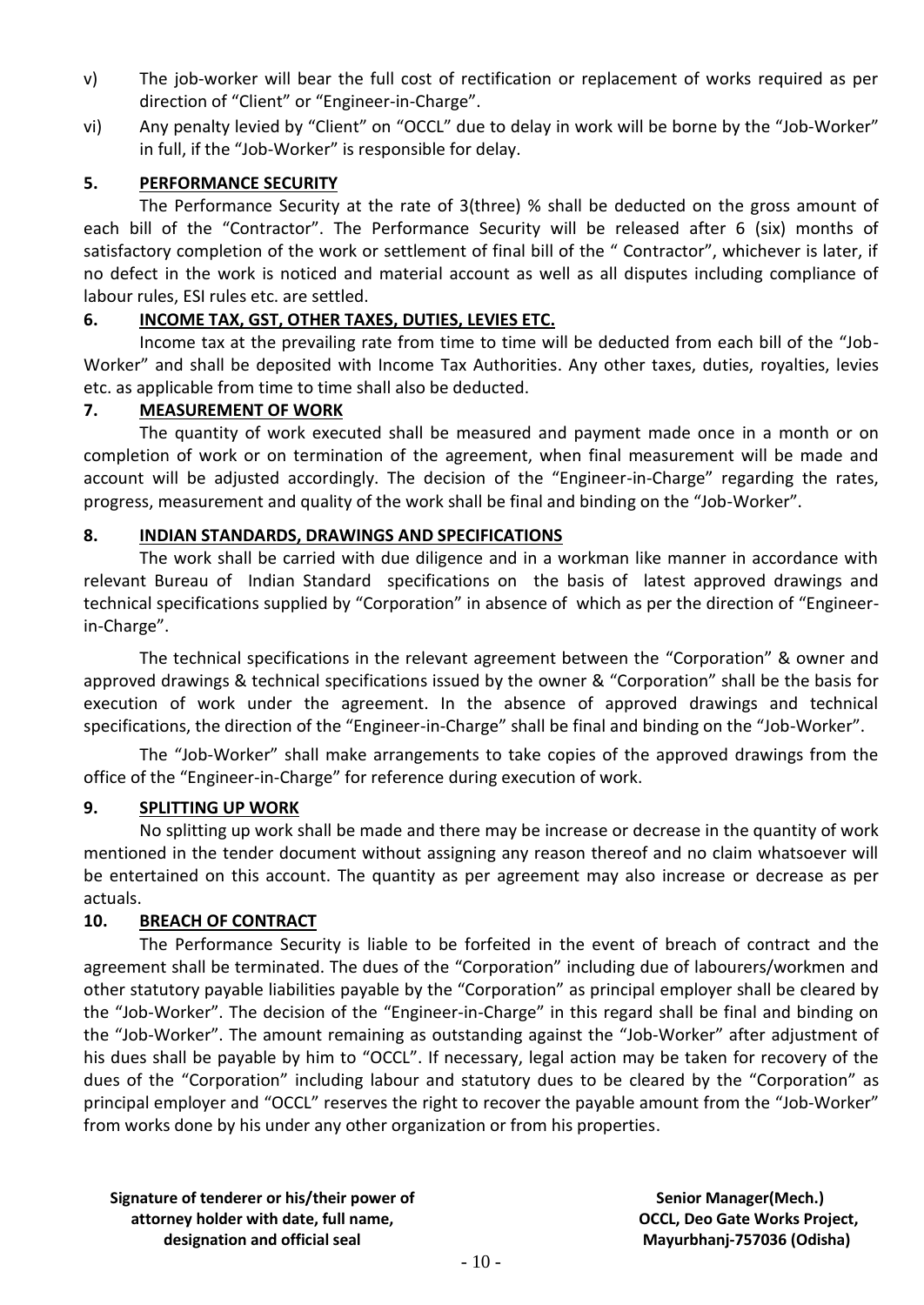#### **11. TERMINATION OF CONTRACT**

The "Engineer-in-Charge" may put an end to the agreement at his option at any time due to (a) Bad workmanship (b) Dis-proportionate progress (c) Non-compliance of labour rules or (d) Any other reason. The decision of the "Engineer-in-Charge" is final in this respect and no claim on this account will be entertained. "OCCL" also reserves the right to take exparte measurements, if the "Job-Worker" does not co-operate in taking final measurements after termination of contract.

#### **12. RESPONSIBILITY OF JOB-WORKER**

The work shall be completed by the "Job-Worker" in all respect within the stipulated period of completion and the responsibility of the "Job-Worker" shall cease only, when the items are fully accepted by the owner after erection at project site.

#### **13. PROGRESS OF WORK AND PENALTY**

The "Job-Worker" will achieve the desired progress as per program . If the "Job-Worker" fails to achieve the contracted quantity every month as per program, penalty at the following rates shall be imposed.

| SI. No. | Failure percentage(%)                  | Penalty percentage(%)                                                                                                                                                                                                                                                                                                                |  |  |  |
|---------|----------------------------------------|--------------------------------------------------------------------------------------------------------------------------------------------------------------------------------------------------------------------------------------------------------------------------------------------------------------------------------------|--|--|--|
| (i)     | Less than 10(Ten)%                     | 1(One)% of value of defaulted quantity                                                                                                                                                                                                                                                                                               |  |  |  |
| (ii)    | Above10(Ten)% and upto 20(Twenty)%     | 2(Two)% of value of defaulted quantity                                                                                                                                                                                                                                                                                               |  |  |  |
| (iii)   | Above 20(Twenty)% and upto 30(Thirty)% | 5(Five)% of value of defaulted quantity                                                                                                                                                                                                                                                                                              |  |  |  |
| (iv)    | Above 30(Thirty)%                      | To be asked to demobilise with penalty<br>equivalent to 10(Ten)% of value of defaulted<br>quantity. The "Engineer-in-Charge" will off-<br>load the work and get the work done through<br>any other agency or of its own at the risk and<br>cost of the "Job-Worker". No claim will be<br>allowed to the "Job-Worker" in this regard. |  |  |  |

#### **14. REJECTION DUE TO BAD WORKMANSHIP**

The rejection due to bad workmanship shall be charged to the "Job-Worker" at a cost of rejected items plus 20(Twenty) %.

#### **15. TESTING OF WELDERS AND OTHER SKILLED/SEMI-SKILLED WORKMEN**

The qualification test of welders and other skilled/semi-skilled workmen may be conducted at site of work by the "Engineer-in-Charge" and only qualified welders and other skilled/semi-skilled workmen shall be deployed for the work. The cost of testing shall be borne by the respective "Job-Worker".

#### **16. QUALITY ASSURANCE AND QUALITY CONTROL**

Quality Assurance/Quality Control Plan shall be prepared before commencement of site activities and shall be followed maintaining stage-wise up-to-date record of the work.

#### **17. DEVIATION OF PROVISIONS IN AGREEMENT**

The "Job-Worker" will not vary or deviate from the provisions in the agreement without obtaining prior permission in writing from the "Corporation".

**Signature of tenderer or his/their power of attorney holder with date, full name, designation and official seal**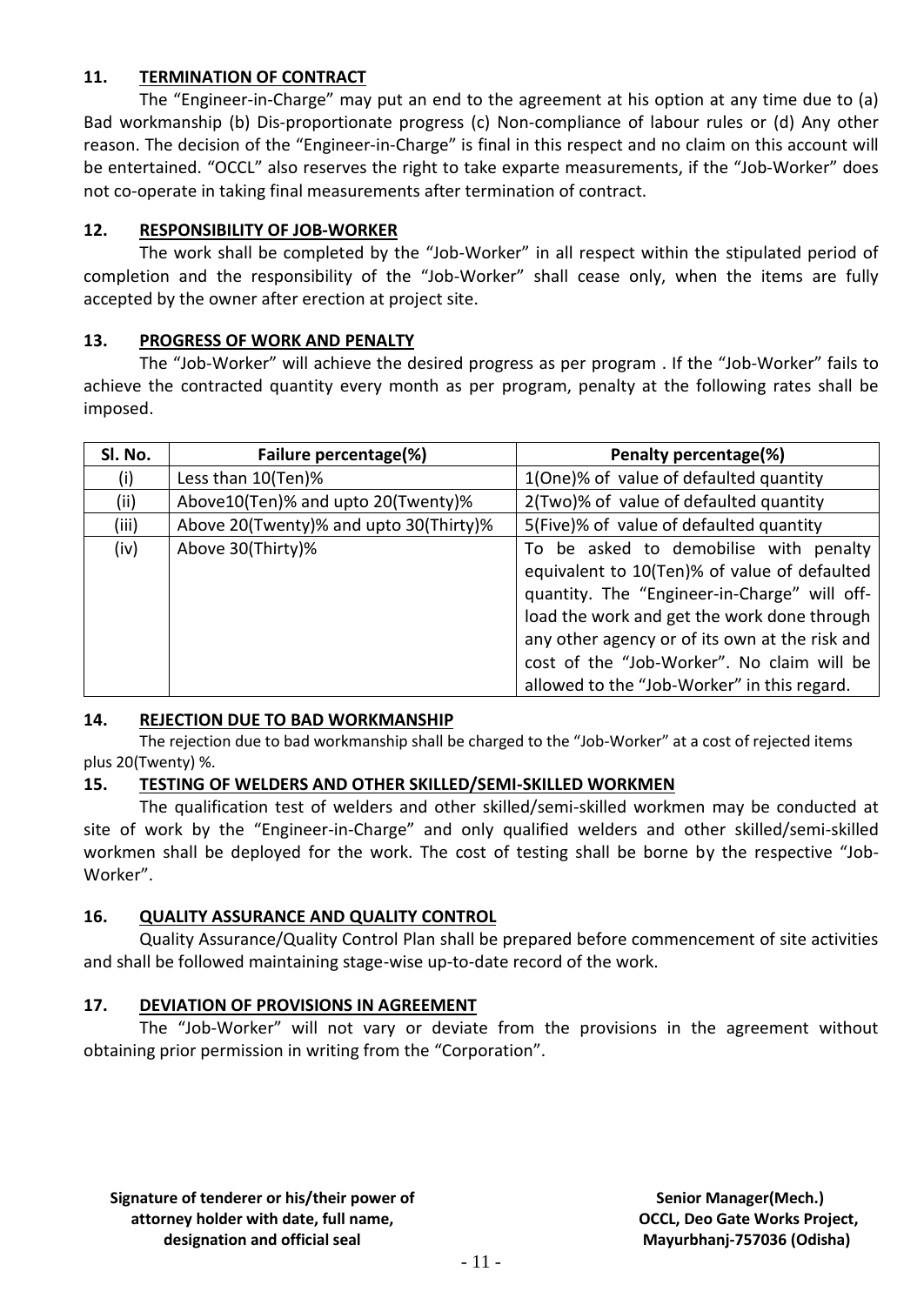#### **18. RIGHT OF THE "CORPORATION"**

The "Corporation" reserves the right to cancel a particular tender call or all tender calls without assigning any reason thereof. The offer of any tenderer or all may be cancelled without assigning any reason thereof. The requirement shown in any tender call notice is only indicative and may vary.

#### **19. SUB-LETTING**

The work under any agreement shall not be assigned or sublet to any body by the "Job Worker". If the "Job-Worker" shall assign or sublet or attempt to do so, the "Engineer-in-Charge" shall terminate the agreement and shall get the work done through any other agency or of its own at the risk and cost of the "Job-Worker". No claim will be allowed to the "Job-Worker" in this regard. "OCCL" reserves the right to have access also to units of the "Job-Worker" to verify, if works are actually executed by him.

#### **20. EXECUTION OF EXTRA ITEMS AND EXTRA QUANTITIES**

All extra items are to be executed by the "Job-Worker" at mutually agreed rates. All extra quantities are to be executed at agreement rates. If required, the "Job-Worker" has to furnish the working analysis as per actuals to arrive at the extra items rates.

#### **21. FORCE MAJEURE:**

Neither party shall be liable to the other for any loss or damage occasioned by or arising out of acts of God such as unprecedented flood, volcanic eruption, earthquake or other convulsion of nature and other acts such as but not restricted to invasion, the act of foreign countries, hostilities, or war-like operations before or after declaration of war, rebellion, military or uninterrupted power which prevent performance of the contract and which could not be foreseen or avoided by a prudent person.

#### **22. JURISDICTION**

.

For all liabilities created under the various contractual obligations/impositions under this agreement, the "Job-Worker" undertakes not to raise any dispute or litigations in connection there with and shall make all endeavors to resolve all disputes amicably through conciliation and in all such cases, the decision of the Managing Director, "OCCL" shall be final and binding on the "Corporation" as well as on the "Job-Worker" failing which all such disputes arising out of the agreement shall be subject to jurisdiction of Hon'ble High Court of Odisha at Cuttack and their sub-ordinate courts at Bhubaneswar only. Both the parties agree by mutual consent that any dispute relating to this agreement is barred from arbitration.

\*\*\*\*\*\*\*

**Signature of tenderer or his/their power of attorney holder with date, full name, designation and official seal**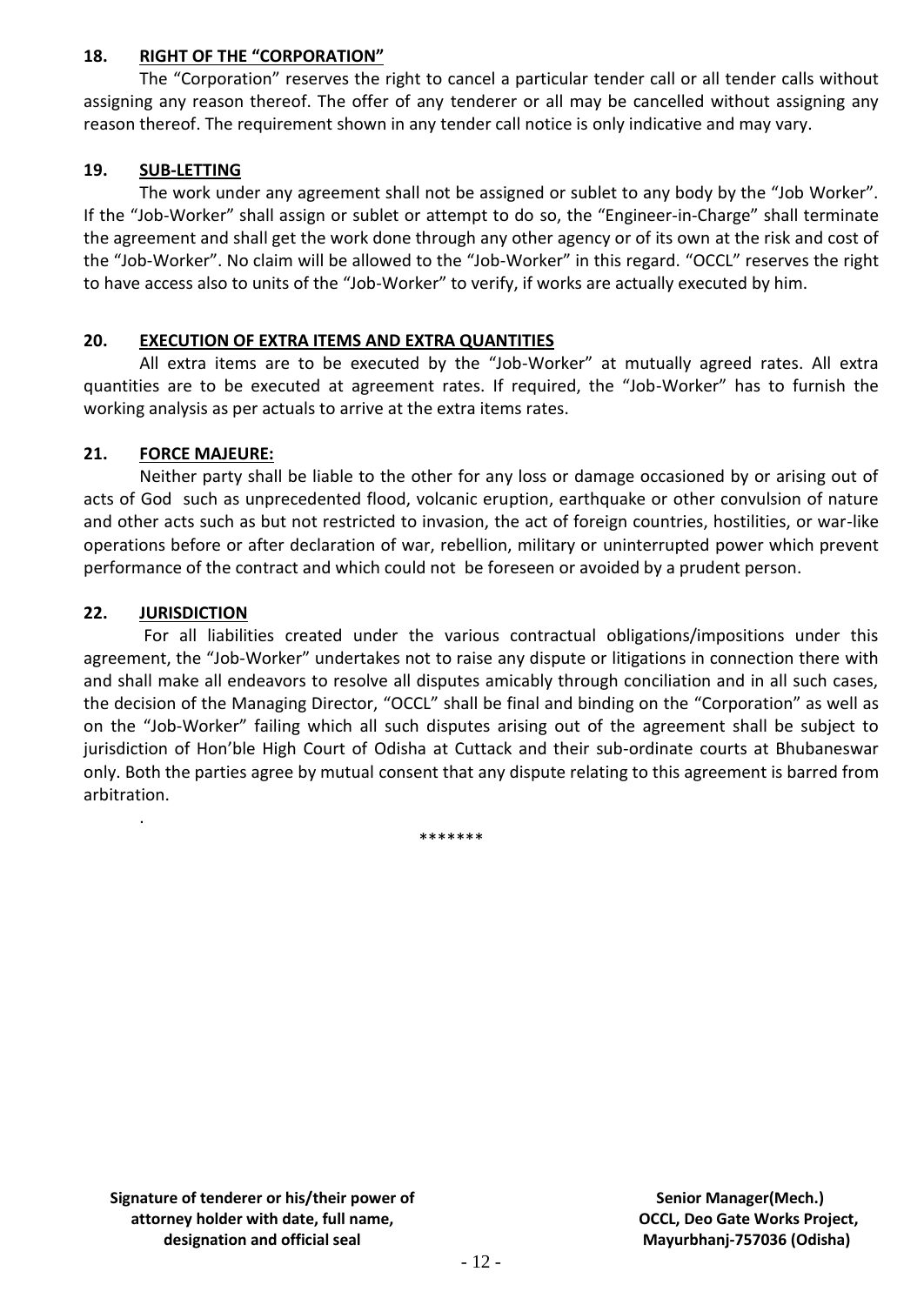### **TECHNICAL SPECIFICATIONS**

All fabrication, machining, assembly, painting, transportation works shall be done as per the followings:

- (a) Approved drawings to be issued by "Engineer-in-Charge" from time to time
- (b) Technical specifications to be issued by "Engineer-in-Charge" from time to time
- (c) Relevant standards of BIS and other National/International bodies
- (d) Directions issued by "Engineer-in-Charge" from time to time

In case of any conflict, the decision of "Engineer-in-Charge" shall be final and binding on the "Jobworker".